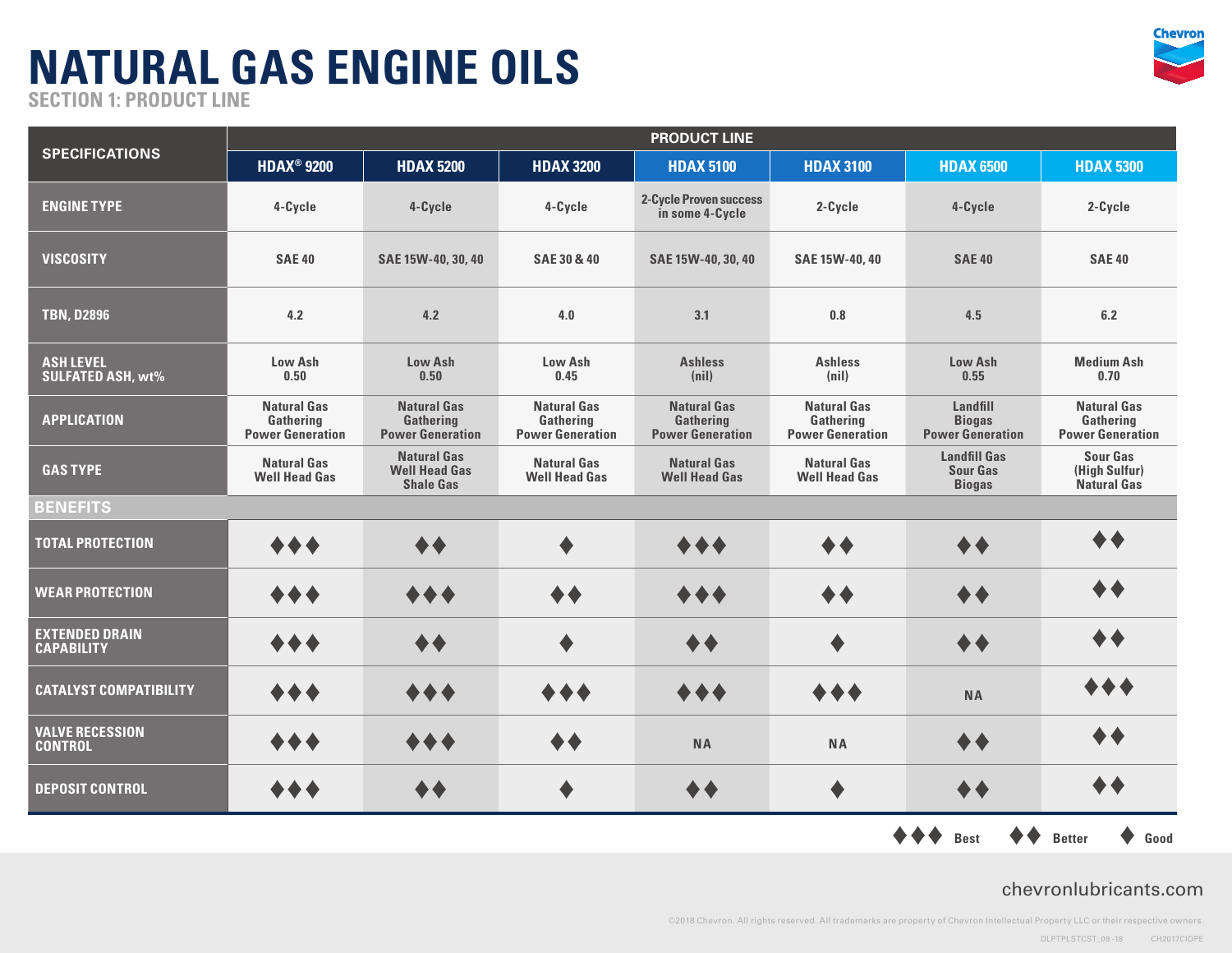

**SECTION 2: COMPETITIVE CROSS REFERENCE** 

| <b>COMPETITORS</b>  | <b>PRODUCT LINE</b>                       |                                       |                             |                                         |                                     |                                             |                      |  |  |
|---------------------|-------------------------------------------|---------------------------------------|-----------------------------|-----------------------------------------|-------------------------------------|---------------------------------------------|----------------------|--|--|
|                     | <b>HDAX<sup>®</sup> 9200</b>              | <b>HDAX 5200</b>                      | <b>HDAX 3200</b>            | <b>HDAX 5100</b>                        | <b>HDAX 3100</b>                    | <b>HDAX 6500</b>                            | <b>HDAX 5300</b>     |  |  |
| <b>CASTROL</b>      |                                           | Duratec L                             |                             |                                         |                                     | <b>Duratec MX</b>                           |                      |  |  |
| <b>CITGO</b>        | Pacemaker <sup>®</sup> 1940 XL            | Pacemaker 1715,<br>1730, 1740, 1740LP | <b>Pacemaker 1630, 1640</b> | Pacemaker 1215,<br>1230, 1240           | Pacemaker 1015,<br>1035, 1035LP     | Pacemaker LFG LA 40                         | Pacemaker 740        |  |  |
| <b>FUCHS</b>        |                                           | <b>Ganymet Plus LA</b>                | <b>Ganymet LA</b>           |                                         |                                     | <b>Ganymet Ultra</b>                        |                      |  |  |
| <b>MOBIL</b>        | Pegasus <sup>™</sup> 1005<br>Pegasus 1105 | Pegasus 805 Ultra,<br>805 Super       | Pegasus 805                 | Pegasus 801                             | Pegasus 701                         | Pegasus 605,<br>605 Ultra                   | Pegasus 605          |  |  |
| <b>PETRO-CANADA</b> | Sentron™ LD 8000                          | Sentron LD 5000                       | Sentron LD 3000             | <b>Sentron</b><br>Ashless 40            |                                     | <b>Sentron CG 40 Plus</b>                   | <b>Sentron CG 40</b> |  |  |
| <b>PHILLIPS 66</b>  | El Mar <sup>®</sup> LA4 EXD               | <b>El Mar Low Ash</b>                 |                             | <b>El Mar Ashless</b><br><b>Supreme</b> | <b>El Mar Ashless Heavy</b><br>Duty | <b>El Mar Mid Ash</b><br><b>Supreme GEO</b> |                      |  |  |
| <b>SHELL</b>        |                                           | Mysella <sup>®</sup> S5 N             | Mysella S3N, S2N            | <b>Mysella S3Z</b>                      | <b>Mysella S2Z</b>                  | <b>Mysella S5 S</b>                         | <b>Mysella S5 S</b>  |  |  |
| <b>TOTAL</b>        |                                           | <b>Nateria MH</b>                     | <b>Nateria MP</b>           |                                         |                                     | <b>Nateria ML</b>                           |                      |  |  |

*Never use this cross-reference for making final Chevron product recommendations or selections. Always check OEM recommendations and operating conditions to recommend or select the correct Chevron product. Competitors' products listed are not intended to represent equivalent performance to Chevron products.*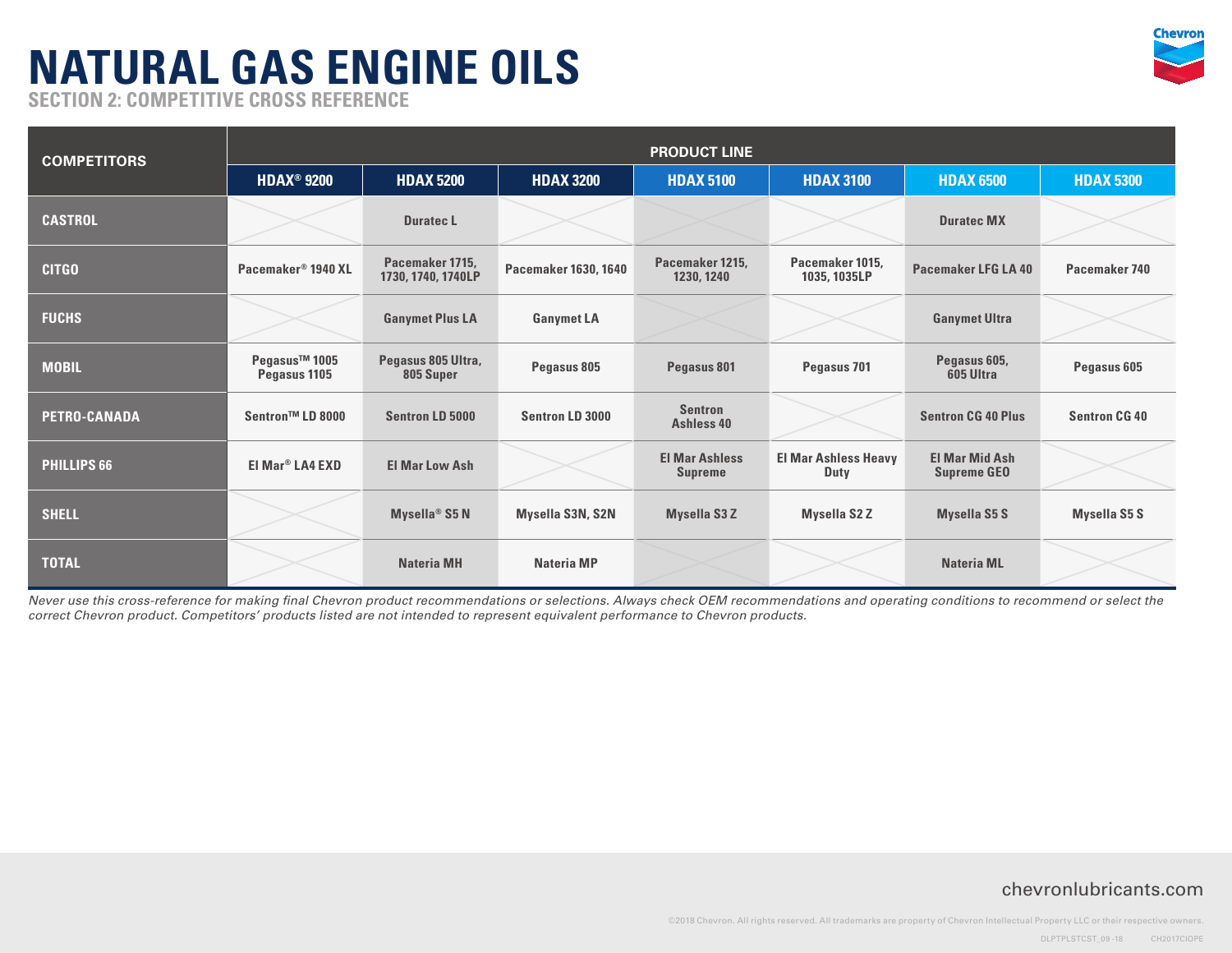

**SECTION 3: OEM RECOMMENDATIONS A-D**

| <b>OEM ENGINE</b><br><b>SERIES/MODEL</b>                                             | <b>PRODUCT LINE</b>                     |                                         |                                         |                                         |                                         |                                         |                  |  |  |
|--------------------------------------------------------------------------------------|-----------------------------------------|-----------------------------------------|-----------------------------------------|-----------------------------------------|-----------------------------------------|-----------------------------------------|------------------|--|--|
|                                                                                      | <b>HDAX<sup>®</sup> 9200</b>            | <b>HDAX 5200</b>                        | <b>HDAX 3200</b>                        | <b>HDAX 5100</b>                        | <b>HDAX 3100</b>                        | <b>HDAX 6500</b>                        | <b>HDAX 5300</b> |  |  |
| <b>Ajax Integral</b><br>Engine-Compressors<br>(Now supplied by GE)                   |                                         |                                         |                                         | <b>Recommended by</b><br><b>Chevron</b> | <b>Recommended by</b><br><b>Chevron</b> |                                         |                  |  |  |
| Ajax E-565 Gas Engine<br>(Now supplied by GE)                                        |                                         |                                         |                                         | <b>Recommended by</b><br><b>Chevron</b> | <b>Recommended by</b><br><b>Chevron</b> |                                         |                  |  |  |
| <b>Arrow VRG Engines</b>                                                             |                                         | <b>Recommended by</b><br><b>Chevron</b> | <b>Recommended by</b><br><b>Chevron</b> |                                         |                                         |                                         |                  |  |  |
| <b>Caterpillar, Natural Gas,</b><br>3300, 3400, 3500, 3600<br><b>Series Engines</b>  | <b>Recommended by</b><br><b>Chevron</b> | <b>Recommended by</b><br><b>Chevron</b> | <b>Recommended by</b><br><b>Chevron</b> |                                         |                                         | <b>Recommended by</b><br><b>Chevron</b> |                  |  |  |
| <b>Caterpillar Energy</b><br>Solutions CG132, CG170 &<br><b>CG260 Series Engines</b> | <b>Approved by OEM</b>                  | <b>Approved by OEM</b>                  |                                         |                                         |                                         | <b>Approved by OEM</b>                  |                  |  |  |
| <b>Clark 2-cycle</b>                                                                 |                                         |                                         |                                         | <b>Recommended by</b><br><b>Chevron</b> | <b>Recommended by</b><br><b>Chevron</b> |                                         |                  |  |  |
| <b>Copper Bessemer</b><br>(Now supplied by GE)                                       |                                         |                                         |                                         | <b>Recommended by</b><br><b>Chevron</b> | <b>Recommended by</b><br><b>Chevron</b> |                                         |                  |  |  |
| <b>Cummins QSV</b><br><b>Engines, Landfill Gas</b>                                   |                                         |                                         |                                         |                                         |                                         | <b>Approved by OEM</b>                  |                  |  |  |
| <b>Cummins QSV &amp; QSK</b><br><b>Engines, Natural Gas</b>                          | <b>Recommended by</b><br><b>Chevron</b> |                                         |                                         |                                         |                                         |                                         |                  |  |  |
| <b>Dresser-Rand 4-stroke,</b><br><b>Category I and II Engines</b>                    | <b>Recommended by</b><br><b>Chevron</b> | <b>Recommended by</b><br><b>Chevron</b> | <b>Recommended by</b><br><b>Chevron</b> | <b>Recommended by</b><br><b>Chevron</b> | <b>Recommended by</b><br><b>Chevron</b> |                                         |                  |  |  |
| <b>Dresser-Rand 4-stroke,</b><br><b>Category III Engines</b>                         | <b>Recommended by</b><br><b>Chevron</b> | <b>Recommended by</b><br><b>Chevron</b> | <b>Recommended by</b><br><b>Chevron</b> |                                         |                                         |                                         |                  |  |  |

*This chart is intended to be used as a reference guide and should not be the sole basis for any product recommendations or selections. Always check OEM recommendations and operating conditions to recommend or select the correct Chevron product. Additional information can be found on the applicable PDS at https://cglapps.chevron.com/msdspds/HomePage.aspx. Some approvals and recommendations do not apply to all viscosity grades. Recommendations subject to change without notice.*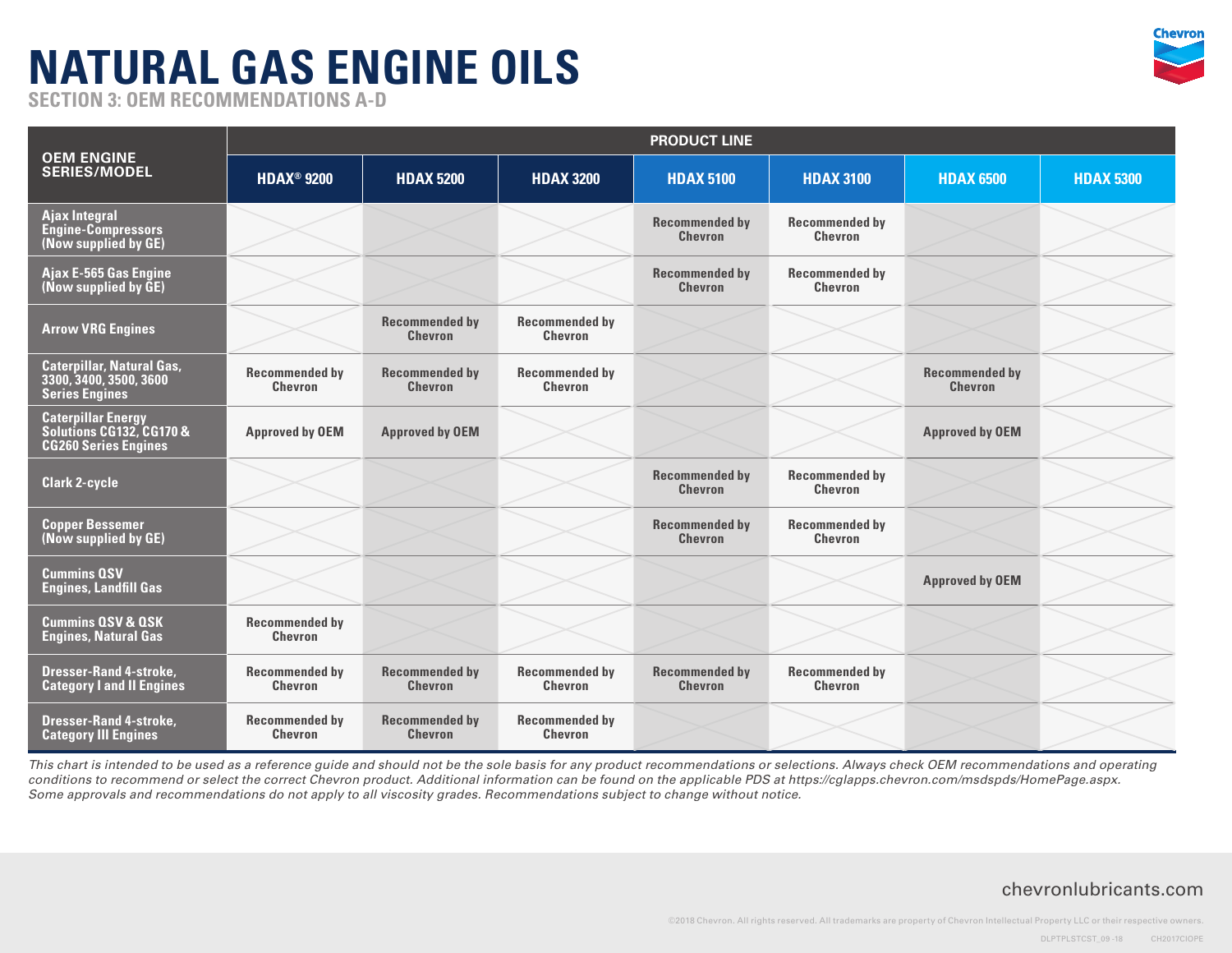

**SECTION 3: OEM RECOMMENDATIONS G-R**

| <b>OEM ENGINE</b><br><b>SERIES/MODEL</b>                                              | <b>PRODUCT LINE</b>                                                                                   |                                                                  |                  |                  |                  |                                                          |                  |  |  |
|---------------------------------------------------------------------------------------|-------------------------------------------------------------------------------------------------------|------------------------------------------------------------------|------------------|------------------|------------------|----------------------------------------------------------|------------------|--|--|
|                                                                                       | <b>HDAX<sup>®</sup> 9200</b>                                                                          | <b>HDAX 5200</b>                                                 | <b>HDAX 3200</b> | <b>HDAX 5100</b> | <b>HDAX 3100</b> | <b>HDAX 6500</b>                                         | <b>HDAX 5300</b> |  |  |
| <b>GE Jenbacher, Fuel Class A</b><br>(Natural Gas)                                    | Approved by OEM,<br>Type 3 All Versions,<br>4A, 4B, 4C, 6<br><b>All Versions</b><br>including F,G & H | <b>Approved by OEM,</b><br>Type 2, 3, 4A, 4B, 4C,<br>6C, 6E & 6F |                  |                  |                  |                                                          |                  |  |  |
| <b>GE Jenbacher, Fuel Class A</b><br>(Natural Gas) with Catalytic<br><b>Converter</b> |                                                                                                       | Approved by OEM,<br>Type 2, 3, 4A, 4B, 4C,<br>6C, 6E & 6F        |                  |                  |                  |                                                          |                  |  |  |
| <b>GE Jenbacher, Fuel Class B</b><br>(Biogas)                                         |                                                                                                       |                                                                  |                  |                  |                  | <b>Approved by OEM,</b><br>Type 2, 3, 4A, 4B, 6C<br>& 6E |                  |  |  |
| <b>GE Jenbacher, Fuel Class C</b><br>(Landfill Gas)                                   |                                                                                                       |                                                                  |                  |                  |                  | <b>Approved by OEM,</b><br>Type 2, 3, 4A, 4B, 6C<br>& 6E |                  |  |  |
| <b>MAN (Natural Gas and</b><br><b>Dual Fuel)</b>                                      | <b>Recommended by</b><br>Chevron                                                                      | <b>Approved by OEM</b>                                           |                  |                  |                  |                                                          |                  |  |  |
| <b>MTU Series 400 &amp; Series</b><br>4000 Engines, Natural Gas                       | Preliminary<br>Approval*                                                                              |                                                                  |                  |                  |                  | Preliminary<br>Approval*                                 |                  |  |  |
| <b>MWM TCG Series Engines,</b><br><b>Natural Gas</b>                                  | <b>Approved by OEM</b>                                                                                | <b>Approved by OEM</b>                                           |                  |                  |                  |                                                          |                  |  |  |
| <b>MWM TCG Series Engines,</b><br><b>Biogas and Landfill Gas</b>                      |                                                                                                       |                                                                  |                  |                  |                  | <b>Approved by OEM</b>                                   |                  |  |  |
| <b>RMB/Energie</b>                                                                    | <b>Approved by OEM</b>                                                                                |                                                                  |                  |                  |                  |                                                          |                  |  |  |

*This chart is intended to be used as a reference guide and should not be the sole basis for any product recommendations or selections. Always check OEM recommendations and operating*  conditions to recommend or select the correct Chevron product. Additional information can be found on the applicable PDS at https://cglapps.chevron.com/msdspds/HomePage.aspx. *Some approvals and recommendations do not apply to all viscosity grades. Recommendations subject to change without notice.*

*\*Preliminary approval received from MTU to carry out field test, meets the requirements of the Delivery Standard MTL 5074. On successful conclusion of the field test, the oil will be approved for use in MTU gas engines and will be included in the Fluids and Lubricants Specification.*